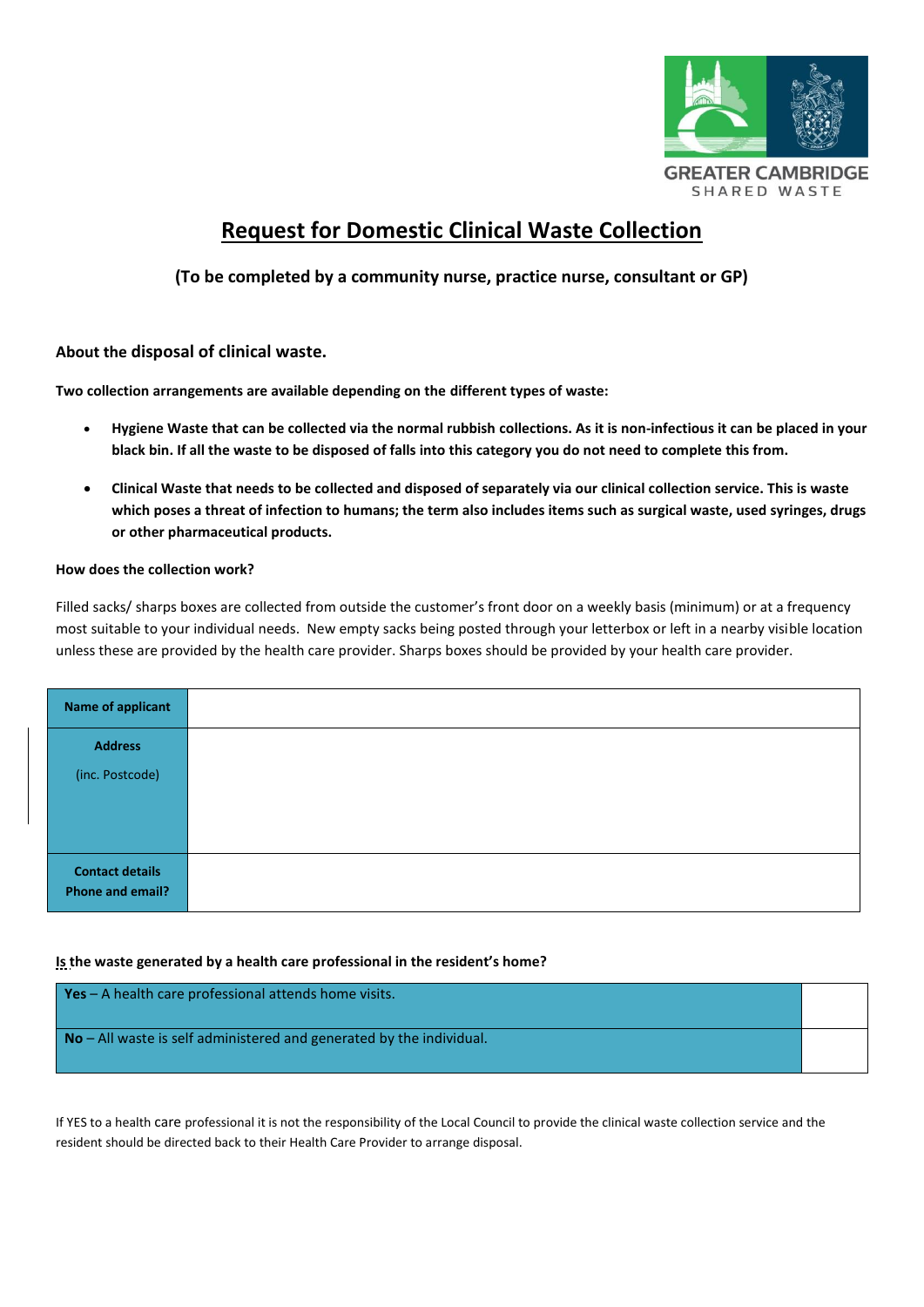|  |                                        | <b>Type of waste</b>                                  | <b>Applicable?</b> | <b>Description</b>                                                                                        |
|--|----------------------------------------|-------------------------------------------------------|--------------------|-----------------------------------------------------------------------------------------------------------|
|  |                                        | Bodily Fluids (packaged<br>separately                 |                    |                                                                                                           |
|  |                                        | Drugs and pharmaceutical<br>products                  |                    |                                                                                                           |
|  |                                        | Human tissue                                          |                    |                                                                                                           |
|  | <b>Clinical Waste</b><br>Infectious    | Equipment to administer<br>treatment (please specify) |                    |                                                                                                           |
|  |                                        | First Aid material e.g.<br>swabs and dressings)       |                    |                                                                                                           |
|  |                                        | <b>Needles</b>                                        |                    |                                                                                                           |
|  |                                        | <b>Feeding Syringes</b>                               |                    |                                                                                                           |
|  |                                        | Any other sharp object                                |                    |                                                                                                           |
|  |                                        | Catheter and stoma bags<br>(drained)                  |                    |                                                                                                           |
|  |                                        | Wound dressings (non-<br>infectious)                  |                    |                                                                                                           |
|  |                                        | Soiled bedding (vomit,<br>human waste)                | N/A                | *Please place these items in your black bin, bagged and tied for<br>collection with your domestic waste.* |
|  | <b>Hygiene Waste</b><br>Non-infectious | Nasal and respiratory                                 |                    |                                                                                                           |
|  |                                        | secretions                                            |                    |                                                                                                           |
|  |                                        | Condoms                                               |                    |                                                                                                           |
|  |                                        | Sanitary waste                                        |                    |                                                                                                           |
|  |                                        | Nappies                                               |                    |                                                                                                           |
|  |                                        | Plasters                                              |                    |                                                                                                           |
|  |                                        | Incontinence pads                                     |                    |                                                                                                           |

Do we need to be aware of any risks associated with the Clinical waste?

If yes please specify:

# **Quantity of waste per month**

| No of Sacks          |  |
|----------------------|--|
| No of Sharps Boxes   |  |
| <b>Size of Boxes</b> |  |